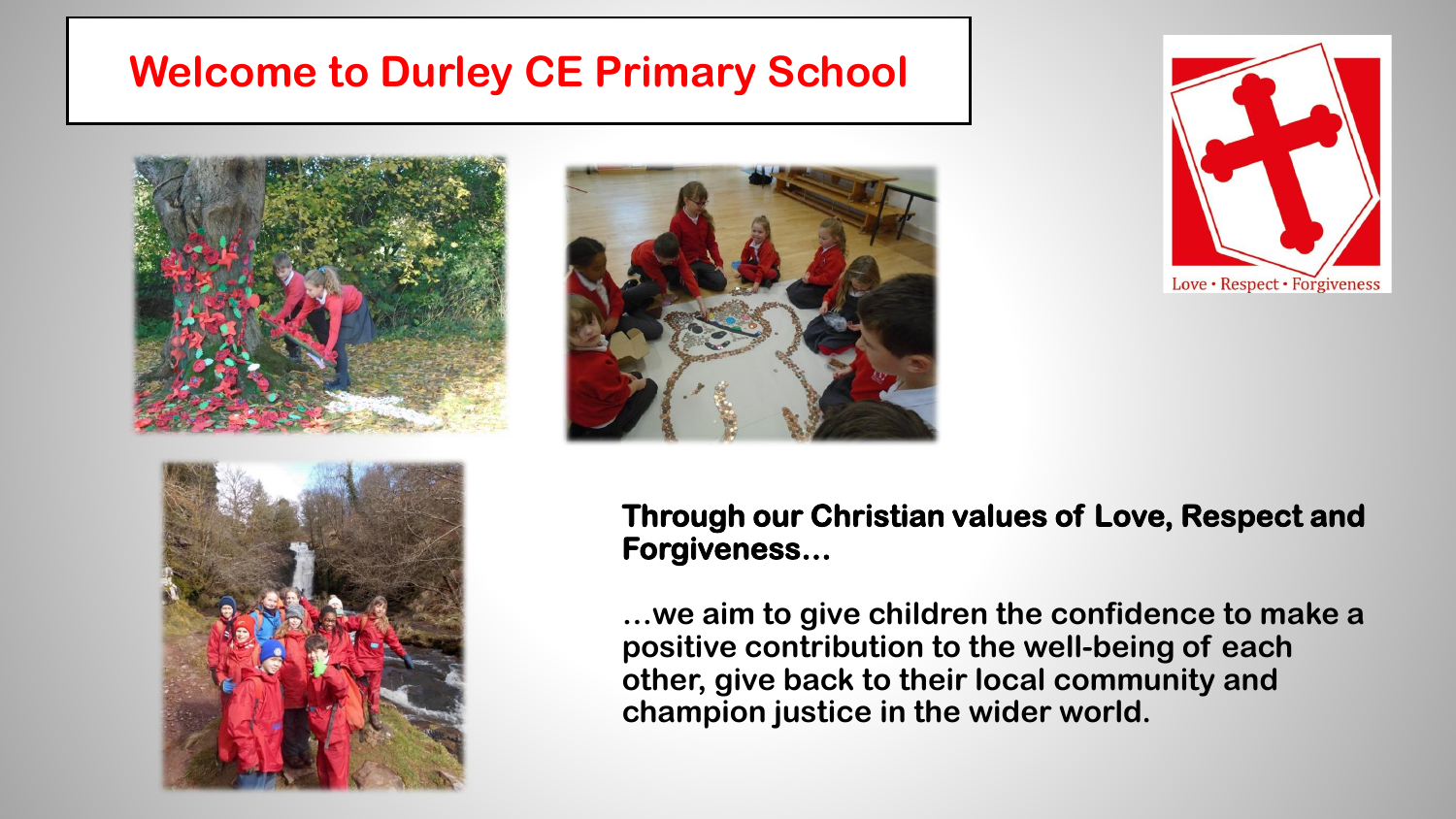### **How do we communicate with parents?**

- **We email letters and key updates. Please sign up for these updates using the form in your welcome pack, and ensure we always have your correct email address.**
- **Please look at our school website as it is full of useful information and has copies of all policies and forms.**
- **We send regular newsletters.**
- **We send texts and emails to remind you of upcoming events.**
- **We also send reminders on ClassDojo.**



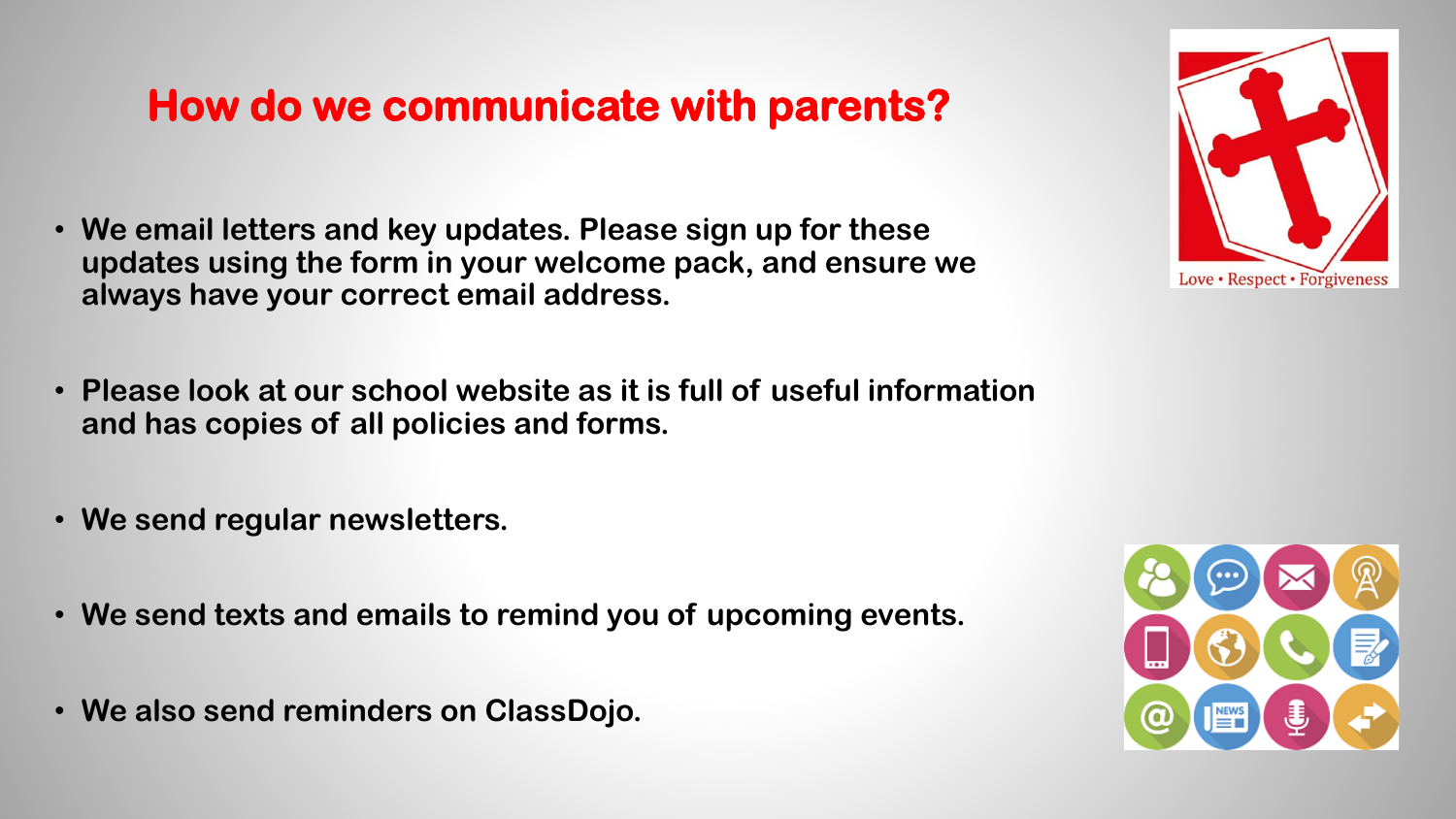# **How do we support our pupils?**

**We are proud of our nurturing and positive learning environment for all of the children in our care.**

- **In Blue class we love to recognise and celebrate children's hard work and successes by sharing achievements with other teachers, moving a child "up the ladder" and by giving Dojo's and stickers.**
- **Every Friday, children are chosen to show their work to the whole school in celebration worship.**
- **Each week a child in Blue class is chosen for their Kindness, Independence or Perseverance, for which they will receive a certificate in celebration worship.**



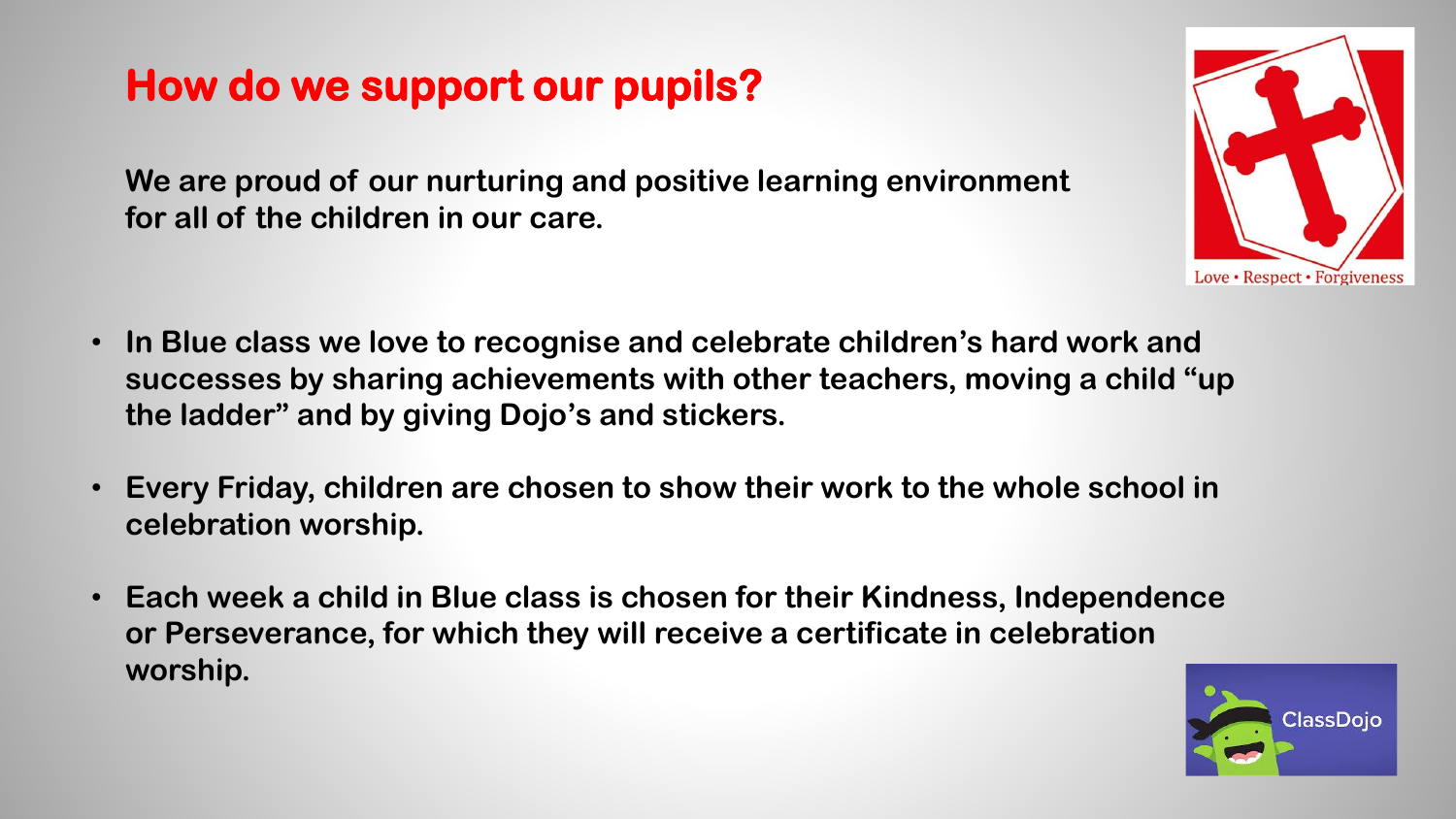#### **Attendance Really Matters**

**It is a legal requirement for all children to attend school each day, meaning all students should aim for 100% attendance.** 

**Having full attendance means that no learning time will be lost and allows students to be able to achieve their potential.** 

**We understand that sometimes there is a genuine need to have time off through family emergencies, such as a funeral, or if your child is genuinely too ill to attend.**

#### **School Matters!**



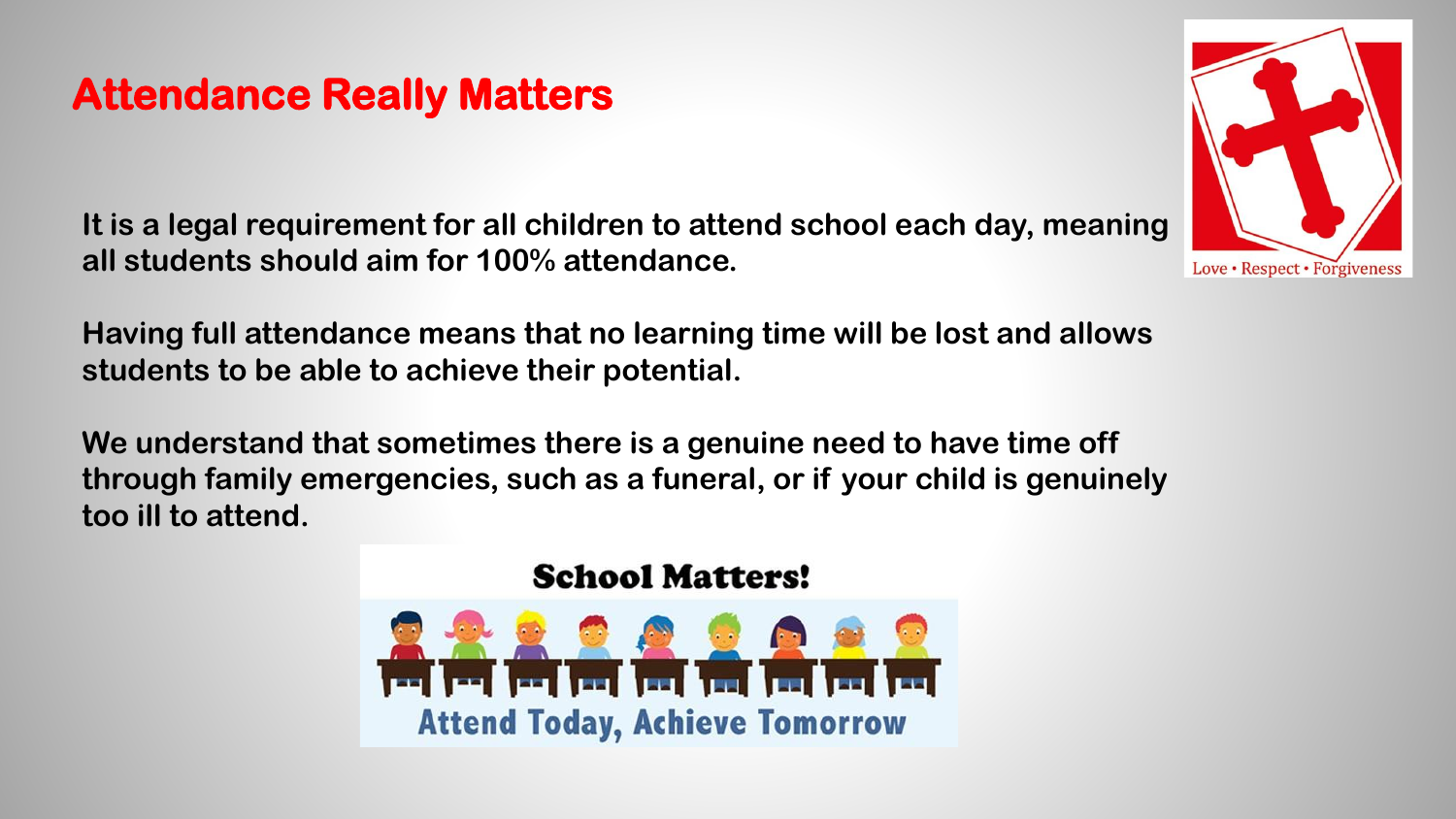# **Holidays**

- **There is no entitlement in the law to take an absence of leave in school time for a holiday.**
- **Head teachers cannot authorise any holiday in term time unless there are exceptional circumstances, which does not apply to a family holiday.**
- **If you go on holiday without the authorisation of the Headteacher, you may be liable to pay a fine and/or be prosecuted for non-attendance.**
- **A two week holiday in school time means your child will miss out on approximately 50 hours of work to catch up on!**
- **Please think carefully before taking your child out of school during term time**.



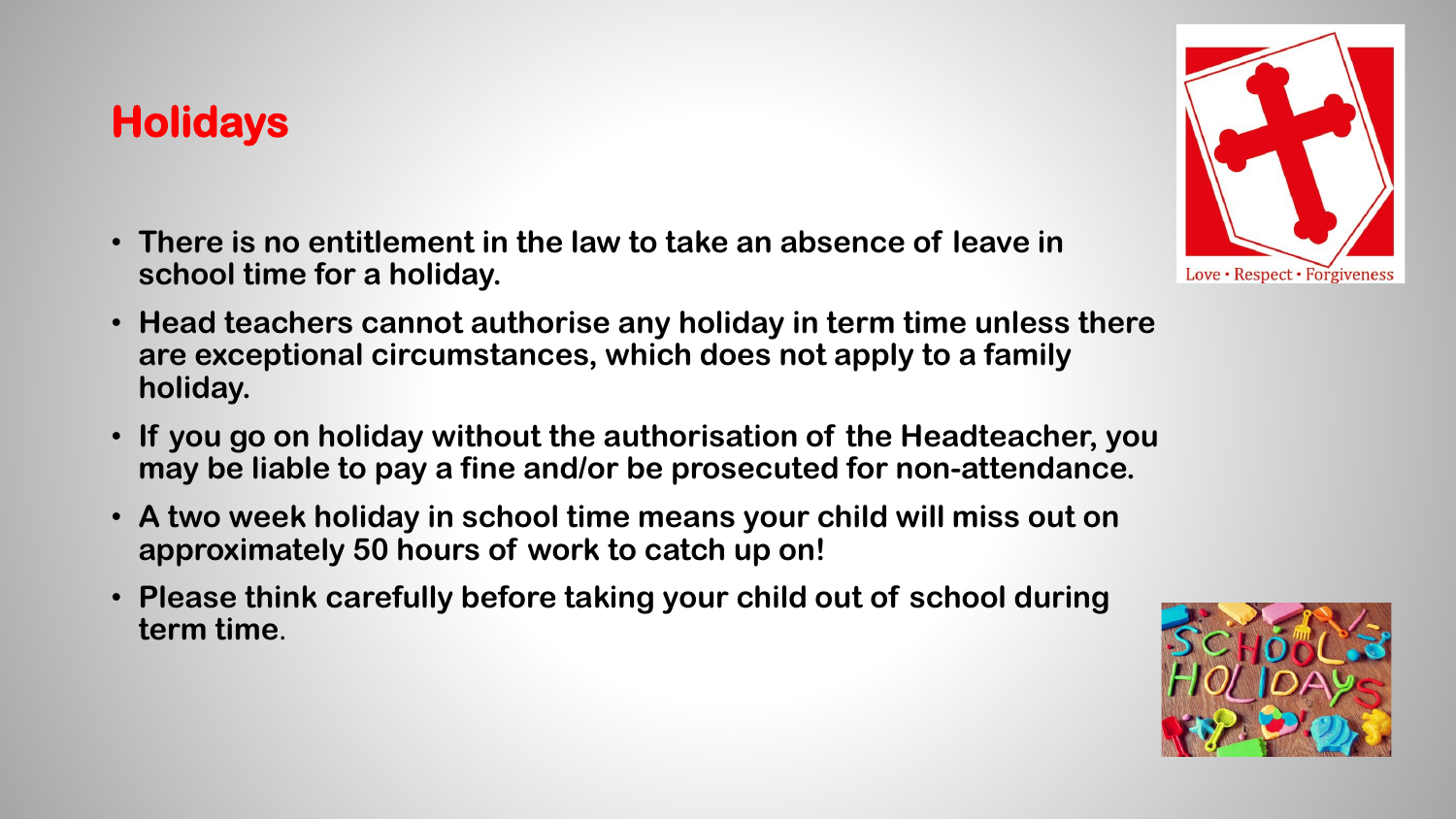### **Sharing Achievements and Assessments**

- **In the Early Years, we have our own curriculum and reporting system which leads on from pre-school.**
- **We hold parents evenings in October and February when you can see your child's work and meet with their class teacher.**
- **At the end of the year you will receive a full report of your child's achievements through the year and be able to drop in for a chat if you wish.**
- **If your child has special education needs, there will be additional meetings throughout the year to discuss his/her progress.**



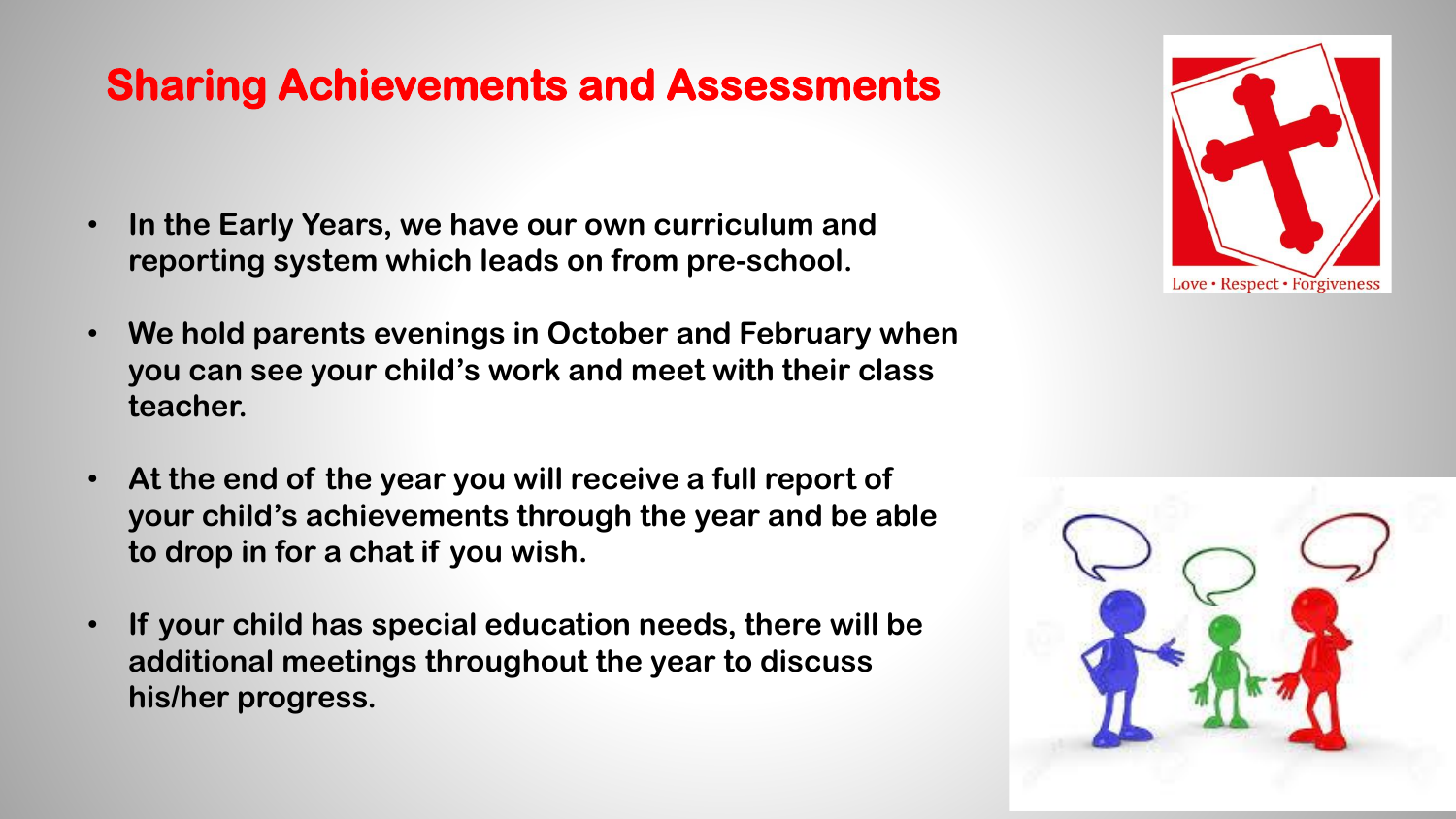# **Parking**

- **Parking on the school track next to the school is for staff only. Even if it appears that there may be a space, I need these spaces for staff who come and go throughout the day. Ensuring they do not arrive late whilst looking for a parking space.**
- **We are very grateful to Quob Stables for allowing parents to park at the entrance to their business at drop off and pick up times.**
- **There are also parking spaces available at the Memorial Hall and in the school layby.**



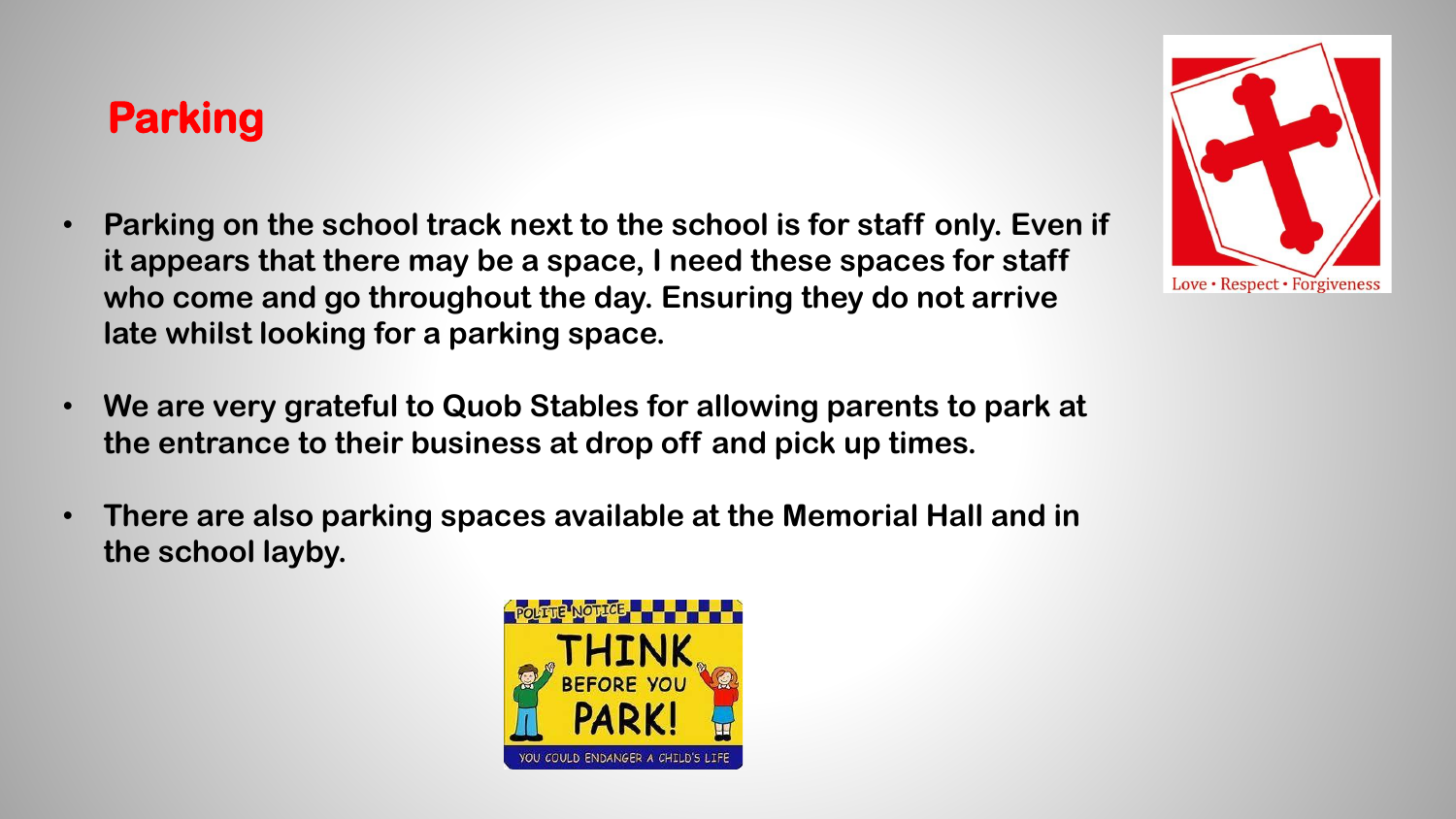#### **School Lunches**

- **All children in Reception, Year 1 and Year 2 are entitled to Universal Free School Meals.**
- **HC3S provide a menu which is on a 3 week rotation. A copy of this should be in your pack.**
- **The menu enables you to discuss the various options with your child to support them in making their lunch choice each day.**
- **If you decide not to take up the free meal, your child can bring in their own packed lunch. We would encourage healthy choices!**



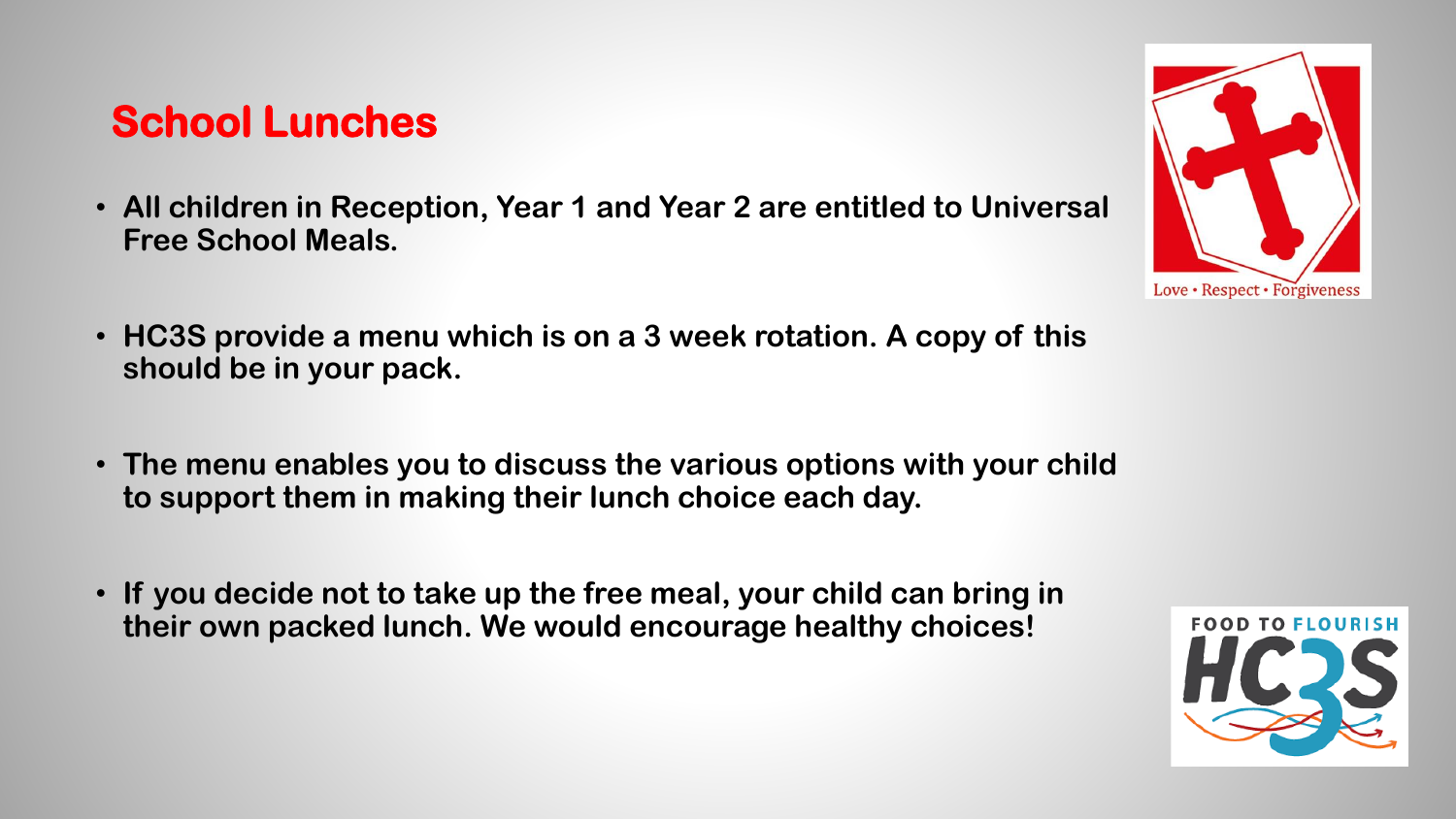#### **Fruit, Milk and Water**

- **All children in Years R, 1 and 2 are entitled to free fruit for a morning snack. If your child currently is reluctant to try different types of fruit this is a great way for them to become more adventurous.**
- **All children up to their 5th birthday are entitled to free milk in school . Please complete the form inside your pack to sign up.**
- **We encourage children to drink water throughout the day. Please provide your child with a named water bottle, which will come home each day to be washed.**



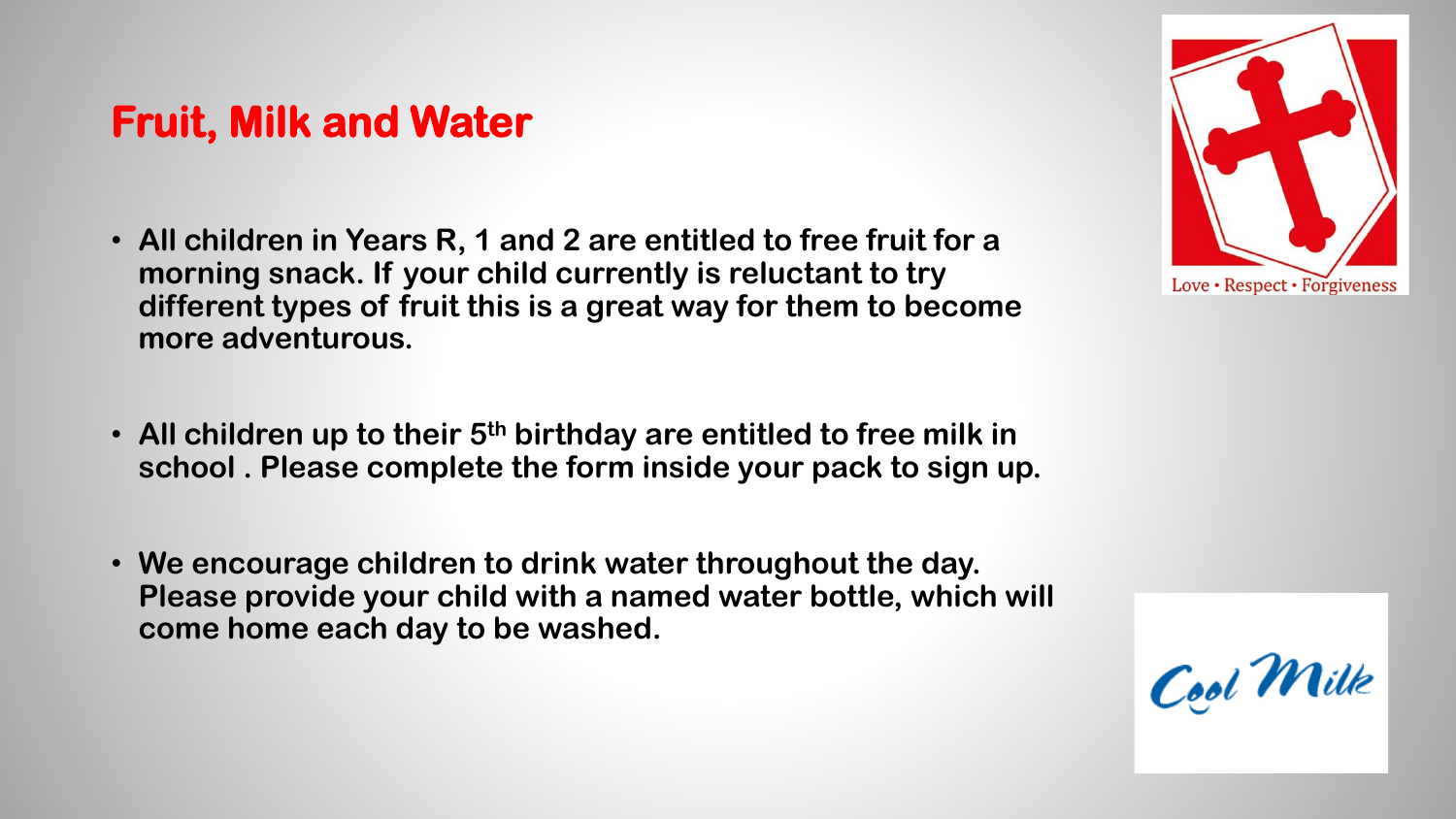### **Medicines in School**

- **It is really important to remember that we are nut free school.**
- **We have pupils with various medical needs such as allergies, intolerances and other illnesses/disabilities.**
- **If you have highlighted that your child has a medical need you may be asked to complete an Individual Healthcare Plan so we have all the information we need about your child.**
- **If your child requires prescription medicine at any time we will be able to administer this. Completion of a form obtained from the school office will provide the detail we need.**
- **Should your child be complaining of something like a mild headache or earache, we can administer liquid paracetamol. Please complete the form in your pack to give consent.**

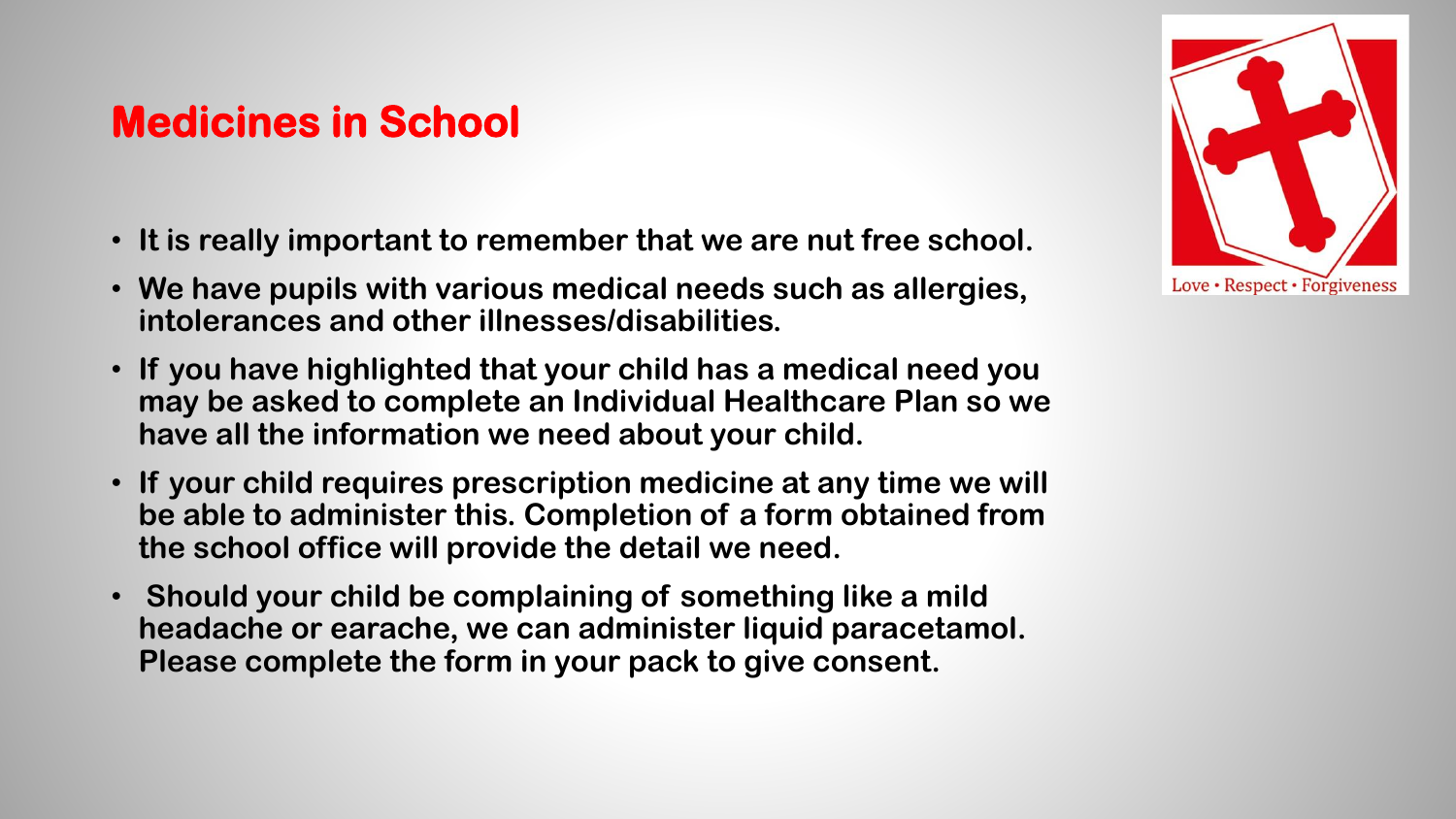### **Pupil Premium**

- **Your child's school may be entitled to pupil premium funding if you receive one of the following benefits: Income Support, Income Based Job Seekers Allowance, Child Tax Credit Only (with income up to £16,190) with no element of Working Tax Credit.**
- **Your child's school may be entitled to additional funding if you are serving in HM Forces, or have retired on a pension from the Ministry of Defence.**
- **Your child's school may be entitled to additional funding if your child has been in care.**

**If you think the school may be eligible for additional funding to be spent on your child, please contact the Headteacher or check your eligibility <https://www.hants.gov.uk/educationandlearning/freeschoolmeals>.** 

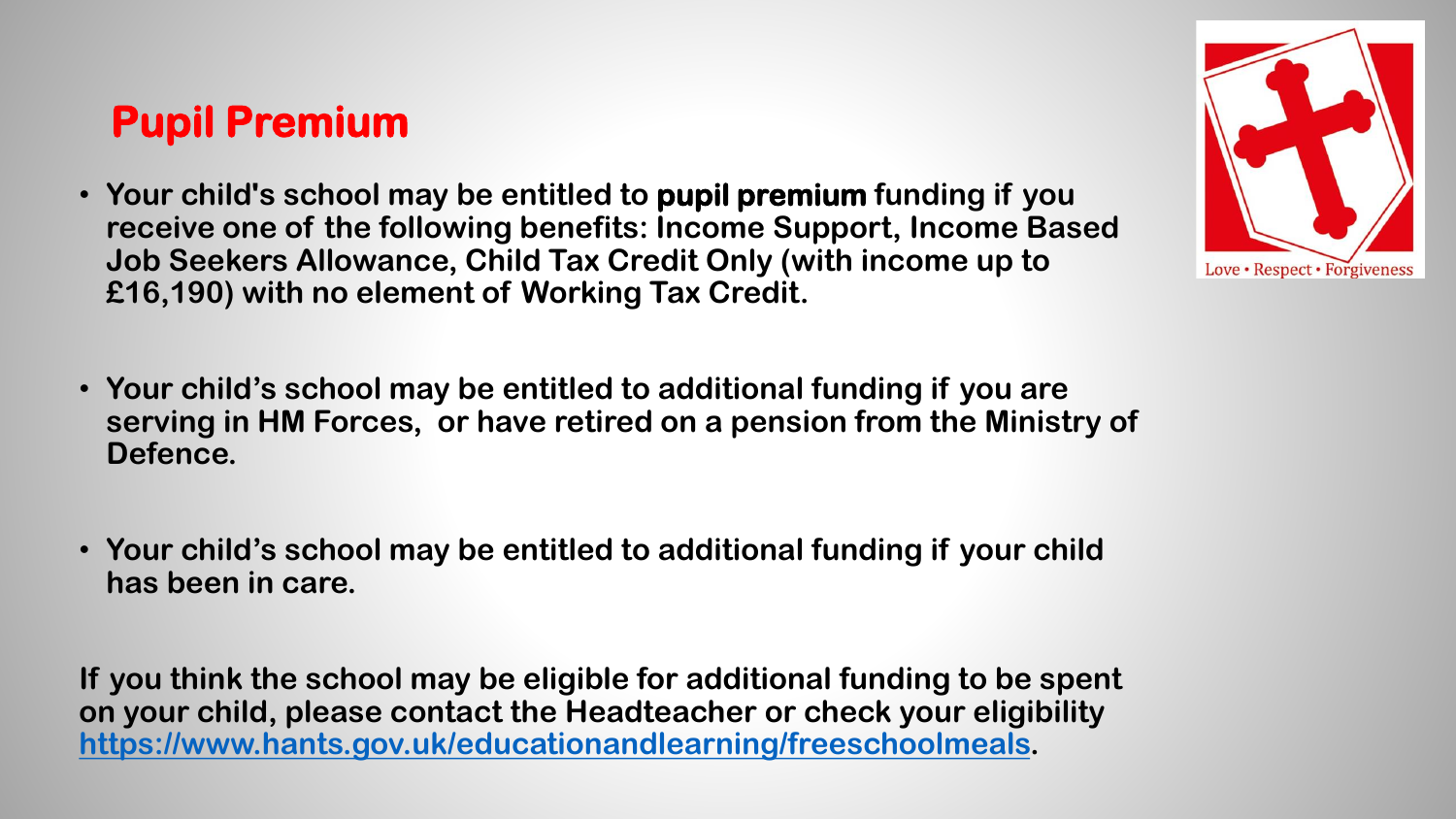# **Durley School Association**



**We are very grateful to our Durley School association (DSA) for their for lending us their time, talent and ideas to raise funds for our school and children.**

**They hold many fun events for all the family including Summer and Christmas fayres, social evenings, spring disco, ice cream Fridays, Durley bear hunt and many more.**

**They are a registered charity, raising over £10,000 each year to improve the school facilities and provide valuable resources and equipment.**

**If you would like more information about their work, or would like to join the committee, please contact their Chairperson, Naomi Onisemo [DurleySchoolAssociation@outlook.com](mailto:DurleySchoolAssociation@outlook.com) or contact the school office.**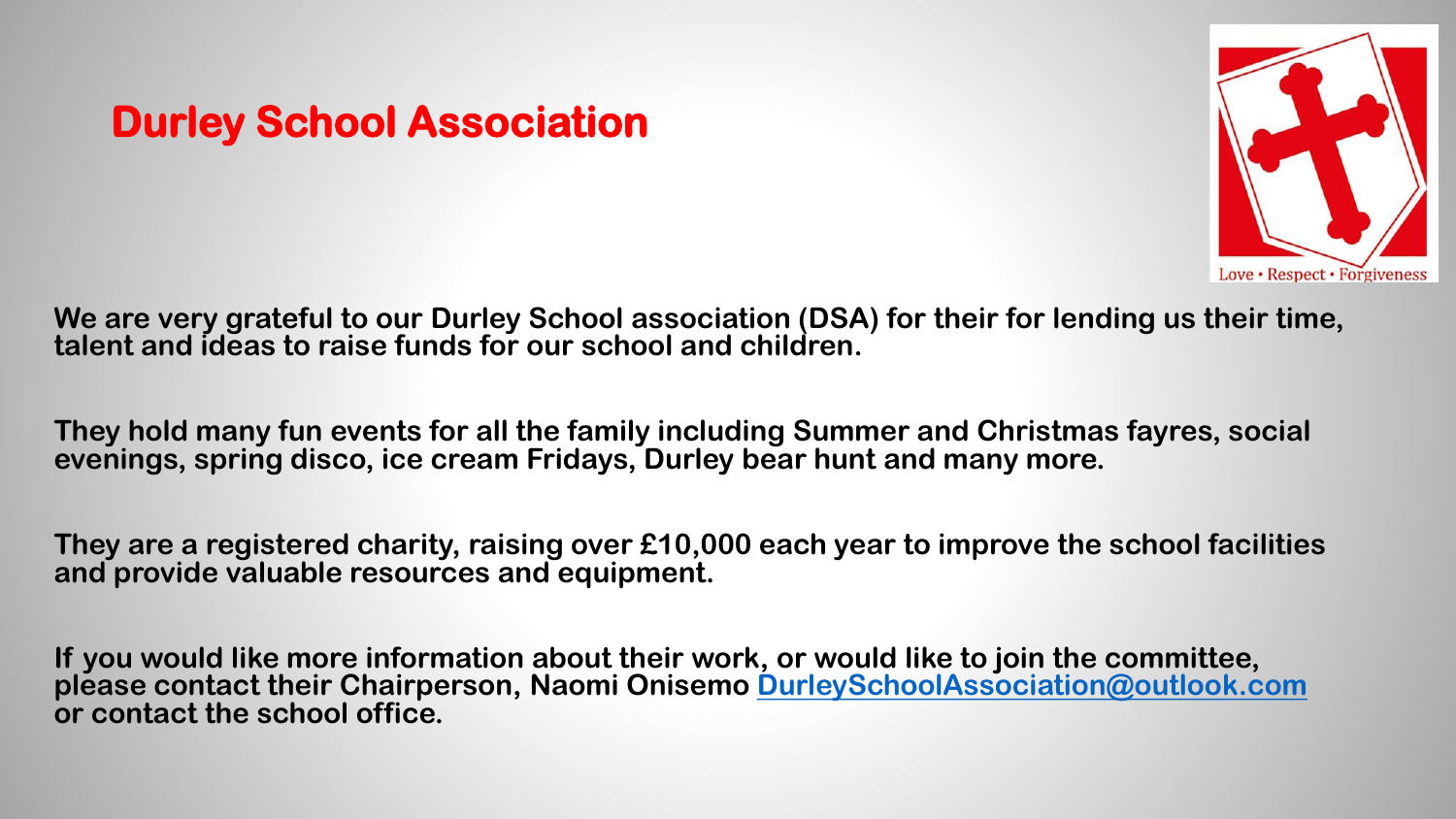#### **Governors**

**The Governing Body has 3 core functions:**



- **Ensure clarity of vision, ethos and strategic direction**
- **Holding executive leaders to account for the educational performance of the school and its pupils and the performance management of staff.**
- **Overseeing the financial performance of the school and making sure it is money well spent.**

**15 Governors make up our Governing Body, who all voluntarily offer their time and expertise. We are made up of Parent , Co-opted, Foundation, Staff and Local Authority Governors. All governors are asked to do a four year term of office which can be extended if re-elected.** 

**If you are interested in becoming a Governor or would like to find out more about the Governing Body please contact our chair of Governors, Jenny Carkeet. [Jennifer.carkeet@durleyprimary.co.uk](mailto:Jennifer.carkeet@durleyprimary.co.uk)**